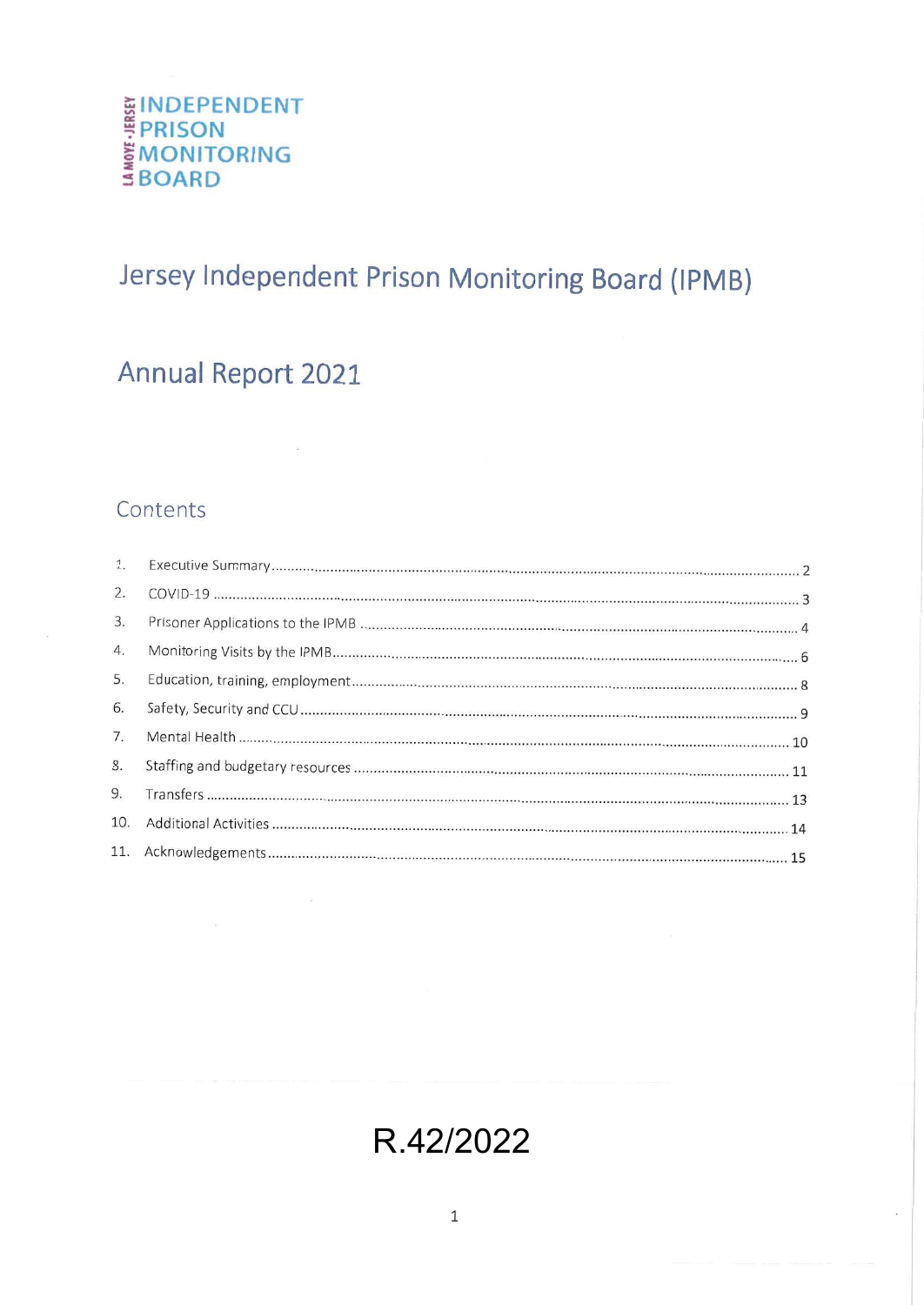#### 1. Executive Summary

1.1 This is the fifth Annual Report to the States of Jersey of the Independent Prison Monitoring Board (IPMB) since its establishment in 2017. Our enabling Regulations and previous Annual Reports provide context to the IPMB's function at La Moye prison and they are available at:

https://www. jersey law. je/laws/cu rrent/Pages/23. 775.15.aspx https://statesassembly.gov. je/assemblyreports/2018/r. 72-2018. pdf https://statesassem bly.gov.je/assemblyreports/2019/r.40-2019. pdf https://statesassembly.gov.je/assemblyreports/2020/r.82-2020.pdf https://statesassembly.gov.je/assemblyreports/2021/r.46-2021.pdf

- 1.2 Since 2017, when we familiarised ourselves with the prison and developed our methods of operation, we have navigated a number of changes including many in 2021. In April we said goodbye to Nick Watkins, who we knew for four years as Deputy Governor then Acting Governor, and welcomed Susie Richardson as the new Governor. In June, we were saddened by the death of Constable Len Norman, Minister of Home Affairs, who was very supportive; Gregory Guida, who accompanied Len to meetings with us, is now our Minister. Julian Blazeby, the Director-General of Home Affairs, left in October and was replaced by Kate Briden in an acting capacity.
- **1.3**  Our own board inevitably changed; one member resigned and four new recruits took up the reins in June resulting in 11 members. Only two of us are retired; we value highly the range of skills and experience that people in the active workplace contribute but they have all had additional work pressures, mainly due to COVID-19. Three people took "sabbaticals" of a few months in order to juggle their commitments and return as active members. On the last day of the year the chairmanship was updated, with Andrea John taking over, deputised by Norma O'Sullivan.
- 1.4 Restrictions caused by COVID-19 curtailed our activities, reducing our effectiveness, as it did in the previous year. In January and February, July and part of December, we were unable to go to La Moye as normal, although we saw a few prisoners in "closed" facilities, through a screen. Even so, we carried out 22 monitoring visits and dealt with 51 applications, some of which included multiple submissions from the applicant.
- 1.5 While physical conditions at La Moye remain clean, functional and well-maintained, we were concerned throughout the year, as in 2020, with the reduction in the daily regimes, so that prisoners had less meaningful out-of-cell activity. This situation worsened in the autumn when, due to staff shortages, every wing had a full day per week of total lockdown. Not only was the prison short-staffed but frequent absences were caused by staff off sick or having to self-isolate due to contacts or positive tests. We have also been concerned about changes in personnel in the field of Rehabilitation and Re-offending, which includes Education. The prison management and staff have risen to the challenge but it is unsettling for everyone to be dealing with such changes for more than a year. Vocational training has become seriously under-staffed so reducing time in meaningful activity. Staffing has also been in upheaval due to the prison's development of a New Operating Model, which is discussed in section 8 below.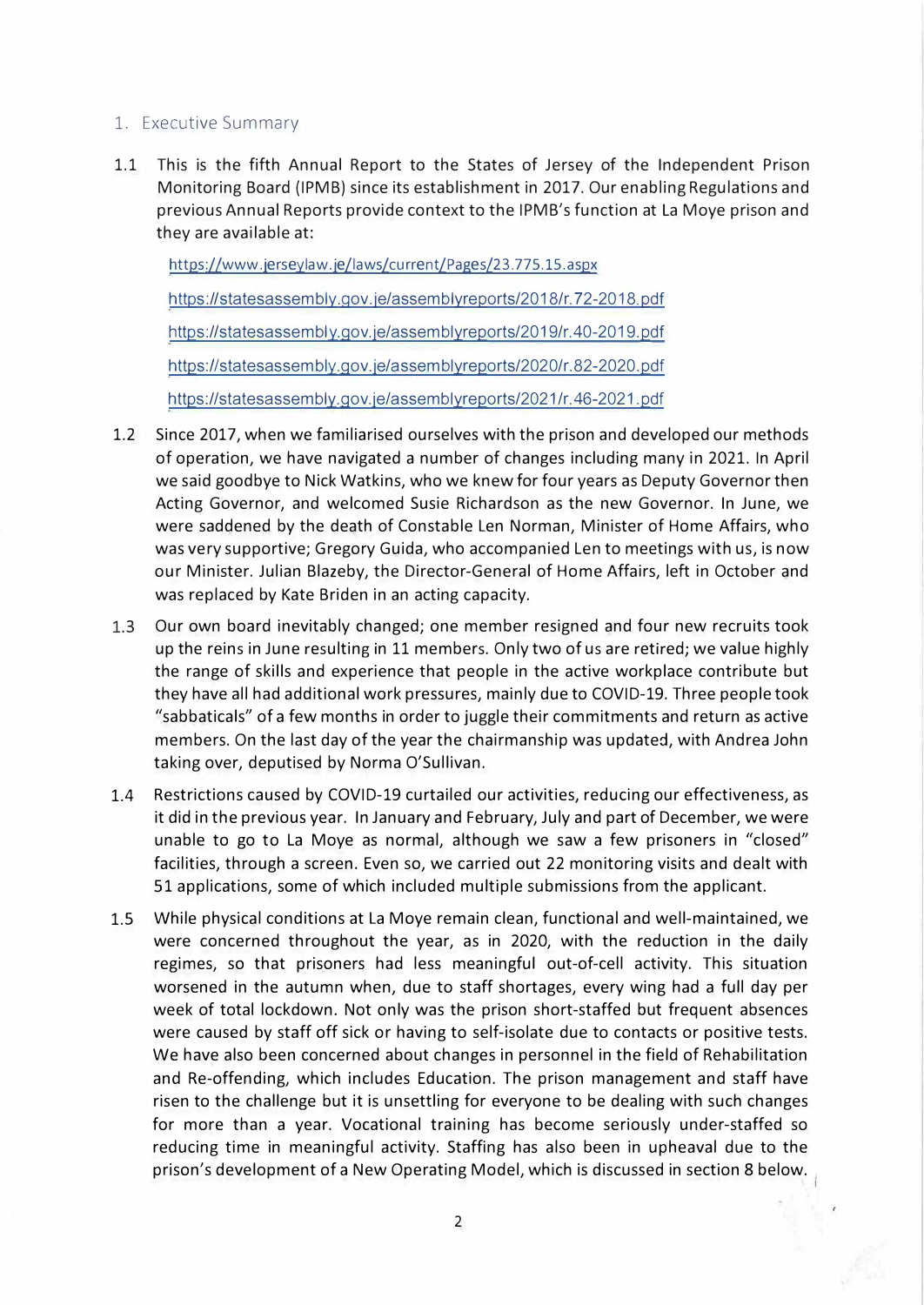- 1.6 The security situation at La Moye has again been strong with very few serious or dangerous incidents. However mental health is constantly at the fore, as in any prison, and in 2021 three people were moved to institutions in the United Kingdom.
- 1.7 Moving prisoners to or from other jurisdictions, under the overall term of "transfers", is a management function on which we have not previously reported. Complex logistics were made more so in 2021 by both COVID-19 and Brexit. There were 28 transfers in 2021 and we commend the prison management for persevering in time-consuming, difficult cases, creating new systems and links with agencies elsewhere.
- 1.8 La Moye prison is generally well managed. Both uniformed and civilian staff are to be admired for their continuous efforts in trying circumstances. In addition to the pressures of any workplace, many of the people they are dealing with have mental health issues ranging from anxiety about legal cases, families and money to serious conditions requiring specialised treatment, while also adjusting to their loss of liberty.
- 1.9 Overall, the housing, welfare, medical attention, education, work opportunities and diet are of an acceptable standard, given all the circumstances.

#### 2. COVID-19

- 2.1 During 2021, La Moye Prison continued to practise mitigation measures to prevent the transmission of COVID-19 within the prison population including:
	- testing and isolation of new prisoners;
	- wearing of masks for prisoners, officers and visitors;
	- a reduction in the number of visitors and increased physical spacing between visitors and prisoners; and
	- shielding prisoners deemed more vulnerable to COVID-19 due to age and/or existing morbidities, by housing them in E Wing.
- 2.2 The mobile vaccination team visited the prison on several occasions in 2021 and vaccine coverage peaked at 80% of prisoners being double vaccinated. However, coverage declined to around 64% by December due to the changing population with vaccinated prisoners leaving and unvaccinated ones arriving. Due to this, as well as the advent of the Omicron wave and availability of the booster vaccine, the vaccination team visited again at the end of the year. It is hoped that the vaccination team will visit the prison periodically in 2022 to ensure high coverage levels among prisoners, officers and staff.
- 2.3 A cluster of COVID-19 cases affecting prisoners and officers occurred in December, but an outbreak was prevented through a combination of mass testing of the prison population, quarantine, and stricter distancing and social mixing measures.
- 2.4 In December, a policy of PCR testing was implemented, requiring all visitors to show evidence of a negative PCR test within 72 hours before a scheduled visit. The IPMB raised concerns about this given the negative effect it could have on prisoner welfare. Some prisoners' families and friends already face difficulties coming to the prison and the PCR test was a further barrier. The timing of this policy meant visits over the Christmas period were impacted. In light of these concerns, a less restrictive approach, namely the use of lateral flow tests (LFTs), was proposed and subsequently adopted.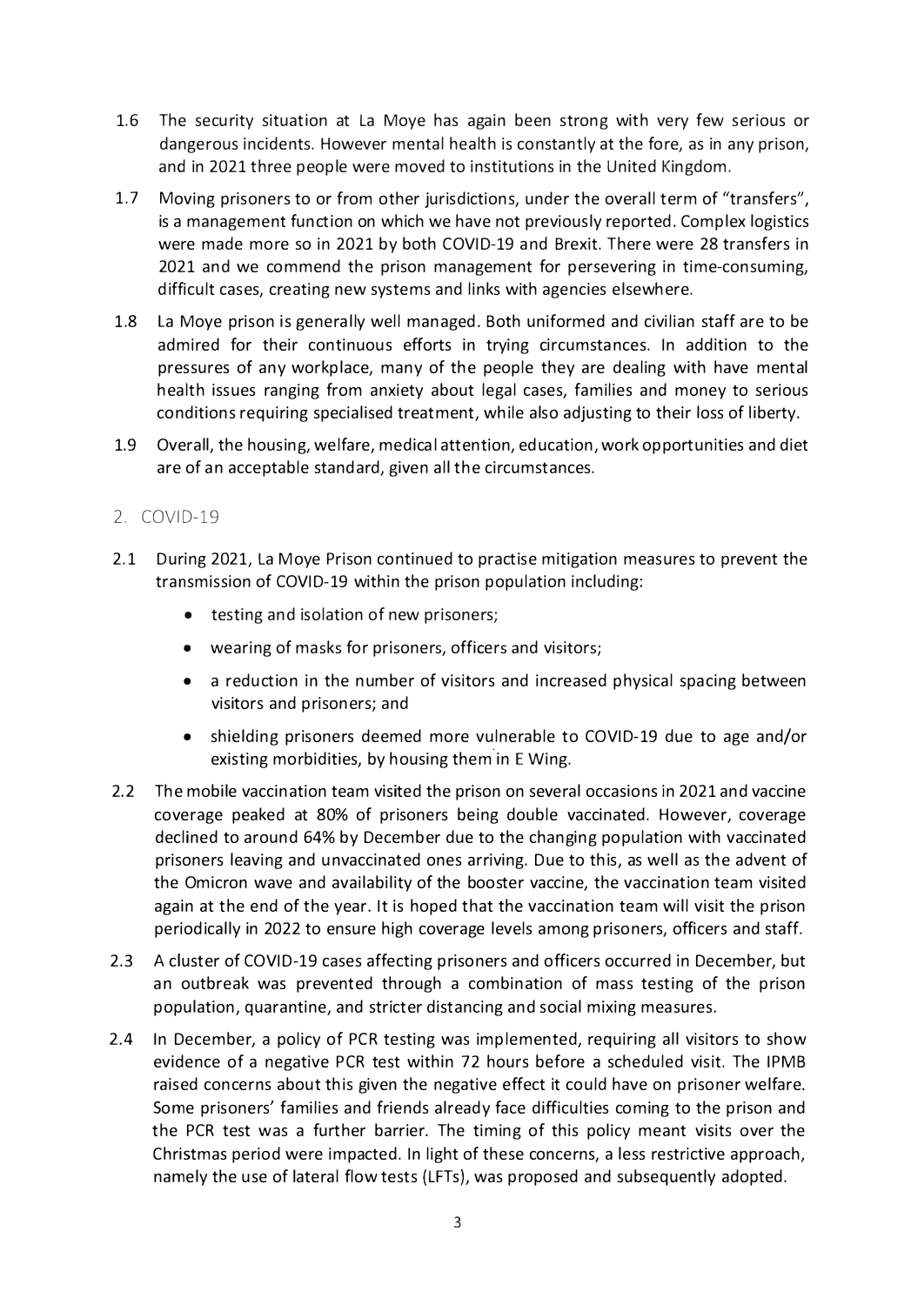- 2.5 The activities of the IPMB were adversely affected by the continuation of the pandemic into 2021 as there were times when we were either unable to visit La Moye at all, or were restricted in doing so. We could not go into the main part of the prison at all in January and February, again for about six weeks from early July, and again for two weeks in mid-December. After that we were required to take PCR tests as set out in paragraph 2.4 above. When it was necessary to see a prisoner who had submitted an application during these periods, we did so using the closed visit facility, where the prisoner sits in a cubicle and the visitor on the other side of a glass screen.
- 2.6 Given the relatively high vaccination coverage levels among the prison population and the diminishing threat posed by the Omicron variant, it is suggested that La Moye Prison continue to review its approach to COVID-19. A shift of policy from zero-COVID-19 to controlling COVID-19 would be balanced and proportionate to the health risks the prison population faces from the virus. The IPMB considers magnifying the risk faced from COVID-19 is particularly concerning in a prison population where anxiety is commonplace and mental health issues are significant.

#### 3. Prisoner Applications to the IPMB

- 3.1 Responding to individual applications from prisoners is a core function of the IPMB. Information on our role and means of access are advertised on wing noticeboards; on the IX System - for prisoners to access on screen in their cells; and at Reception (on screen} with all relevant information and in several languages.
- 3.2 The collection and scanning of Application Forms have been the subject of much debate and change ever since the IPMB was established. They used to be scanned into the Egress secure system by our members but that wasted their time and created inconsistencies. We now have a reliable administrator who collects and scans the Forms weekly; this is much appreciated.
- 3.3 As in 2020, there were times when the COVID-19 situation meant that we could not see prisoners at all, which may explain the paucity of applications during January and February. At other times we had to meet prisoners in the visitor centre, in a "closed visit" facility. In other respects, the procedures we use to deal with applications have remained the same as in 2020 and are detailed in that year's Annual Report.
- 3.4 We received a total of 51 applications in 2021, compared to 39 in 2020 and 27 in 2019. The vast majority were from male prisoners which is not surprising as the female population in the prison is very small (typically 3-5% of the total population}. There has been a steady increase in the number of applications since the IPMB was established in 2017, which may indicate that prisoners are more aware of us and have greater faith in our efficacy.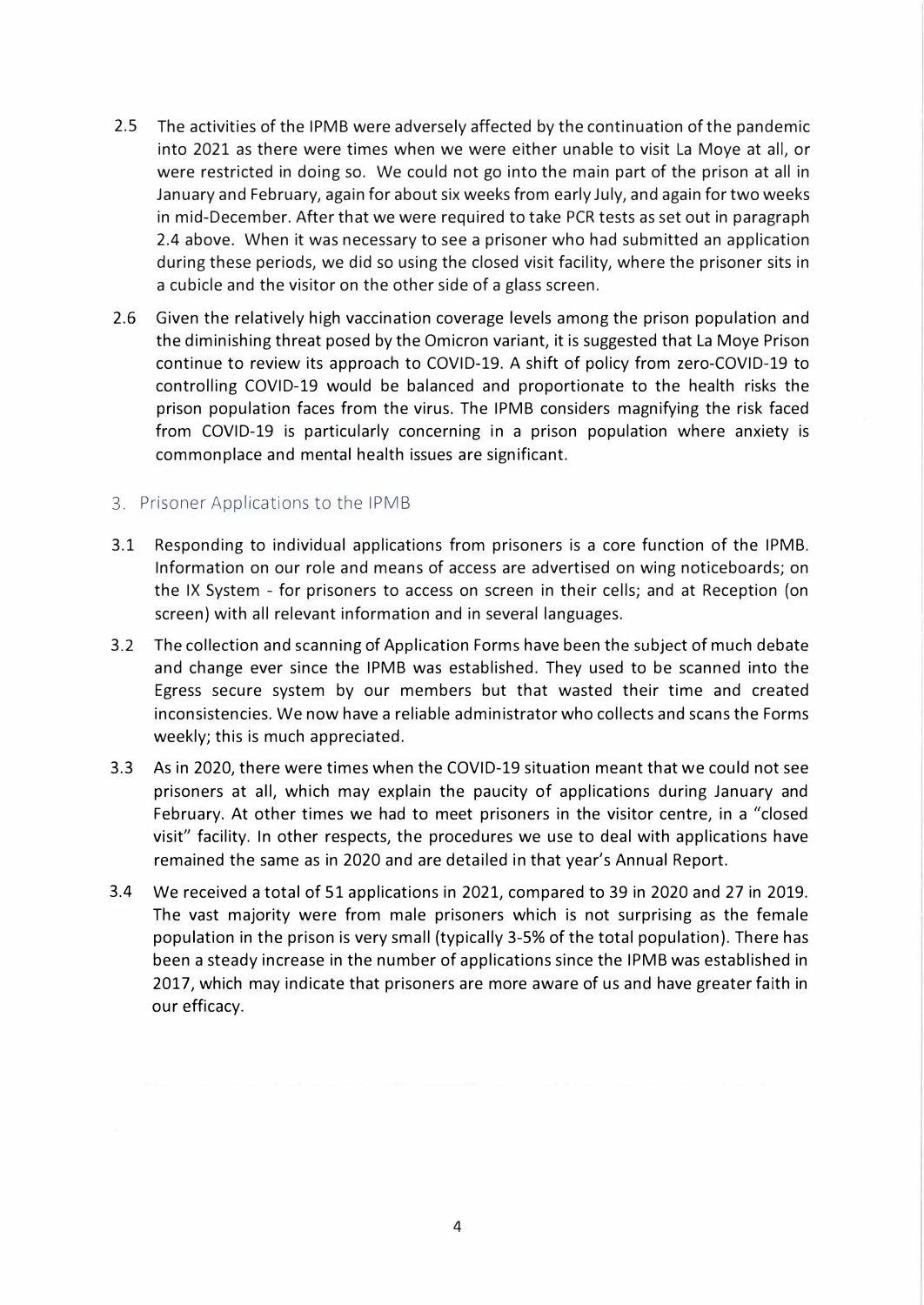3.5 The table to the left shows the broad categories of reasons for applications in 2021 and the table on the right shows the spread through the year:

| <b>Nature of Application</b>           |    | Month        | No.            |
|----------------------------------------|----|--------------|----------------|
| <b>Unfair Treatment from Staff</b>     |    | January      | 3              |
| IEP/Adjudication Process               |    | February     | $\mathbf{1}$   |
| Prison Facilities/Access to facilities |    | March        | $\overline{7}$ |
| Conviction/Legal Issues                |    | April        | 5              |
| <b>Mental Health Support</b>           |    | May          | 5              |
| <b>Transfers</b>                       |    | June         | 2              |
| Healthcare/Dental                      |    |              | $\overline{2}$ |
| Bullying from other prisoners          |    | July         |                |
| Transfer of IT work on release         |    | August       | 3              |
| <b>Diet</b>                            |    | September    | 11             |
| Canteen/Purchasing Issues              |    | October      | 5              |
| Property/Confiscated items             |    | November     | 3              |
| Work                                   |    | December     | 4              |
| <b>TOTAL</b>                           | 51 | <b>TOTAL</b> | 51             |

- 3.6 From a total of 51 applications, 10 prisoners submitted more than one; the total number of prisoners actually making applications to the IPMB in 2021 was 33. The highest number of applications made by one prisoner was six; two others put in four applications each.
- 3.7 Alleged unfair treatment from staff was the top reason for applications submitted in 2021. Broadly, such complaints made allegations against named personnel and related to specific incidents. Each complaint was followed up individually and we were satisfied that appropriate processes were followed. Complaints of this nature are to be expected in what can be a confrontational working environment, but staff shortages, with staff under pressure, might also have contributed to this.
- 3.8 The next highest category/reason for submitting applications involved disputes with the Incentive Earned Privileges (IEP) process which governs whether a prisoner has basic, standard or enhanced status, so affecting their privileges. This overlaps with the dissatisfaction with staff referred to above. Prisoners disagreed with decisions made in the adjudication process following incidents involving misbehaviour. Having investigated each complaint we have no general concerns that this process is not being followed fairly. IPMB members attended training in 2021 to understand more about the adjudication process.
- 3.9 Six applications related to prison facilities or the inability to access those facilities. Looking at individual cases there is no particular pattern or recurring theme but more than one application related to the implementation of the 'lock up' day on each wing. This was introduced as a temporary measure in response to staffing shortages. Other applications in this category related to prisoners who wanted certain items in their cells which were not permitted (e.g. gym equipment).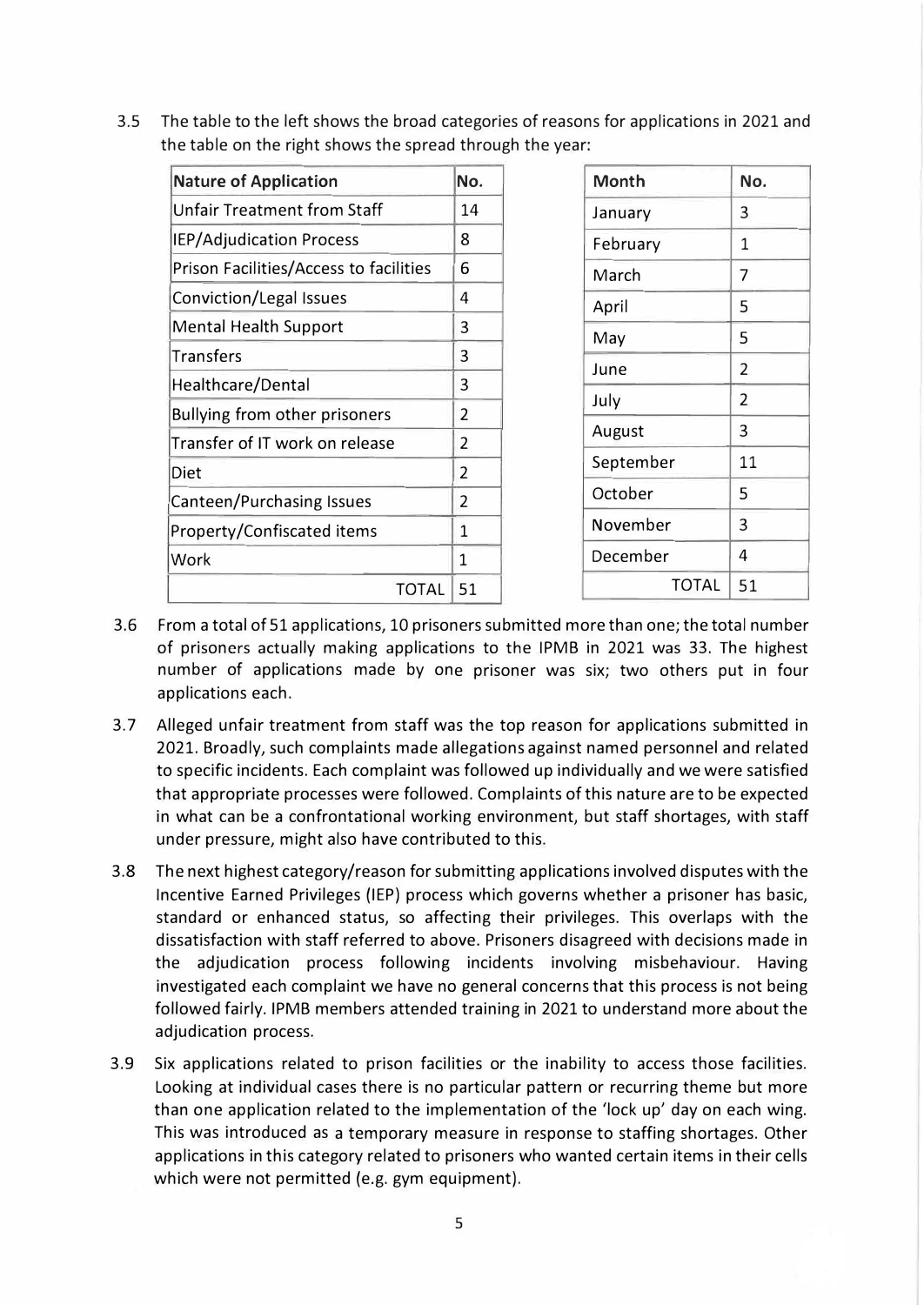- 3.10 Complaints regarding healthcare and access to mental health support have stayed at the same level as in 2020 and remain relatively low (six in total including mental health and 11% of the total applications made) which may indicate that on the whole healthcare needs are being met.
- 3.11 A high proportion, 22%, of applications were made in September 2021. This coincided with the initiative implemented to address staff shortages which involved locking down each wing for one day per week. It is speculation but perhaps this had a bearing on the high volume of applications made at that time.
- 3.12 While only three applications are listed under Transfers, it caused much frustration to both prisoners and prison management in 2021 (see section 9).
- 3.13 Occasionally applications raise issues which could be relevant to other prisoners, such as the two regarding IT work being taken out in digital format on the prisoner's release. Currently prisoners can only take printed material out but some have done a lot of IT work at La Moye, for example designing a website which they may want to use after release, so a step in their long-term rehabilitation. In practice the material can be put on a USB stick but, unlike hard copy, there is a possibility that some files could be hidden, and could contain material causing a security problem or which is illegal in some way. Technical solutions are being considered but have not yet been implemented.
- 3.14 We are not always able to advance matters in the way the prisoner would like so not all will be satisfied with our efforts. Security, staffing, psychological and other factors can determine management decisions so what may seem reasonable to the prisoner and/or ourselves is often not possible and we can only draw attention to the problem, not necessarily identify a solution.
- 4. Monitoring Visits by the IPMB
- 4.1 The IPMB undertakes regular Monitoring Visits, which are made by at least two members.
- 4.2 Again this year the monitoring schedule was impacted by COVID-19 with visits having to be suspended at times in order to mitigate the risk that we, as external visitors, presented to the prisoners. Thus we did not visit in January and February, for six weeks starting in July and for three weeks in December. In late December we had to have a negative PCR test in the preceding 72 hours. While we normally check every area at least once a year, some places were missed due to the difficulty of visiting in 2021.
- 4.3 Nonetheless, we undertook 22 monitoring visits. The following areas were visited or topics explored, with the number of times indicated:
- K Wing (male prisoners) [3]
- L Wing (enhanced male prisoners) [3]
- J Wing (vulnerable male prisoners) [3]
- H1 (overspill from J Wing) [1]
- E Wing (J Wing shielding) [3]
- Ewing Workshops [1]
- H Wing (female prisoners) [2]
- Care and Control Unit (CCU) [2, one focusing on documentation]
- Horticultural Compound [2]
- Kitchens [2]
- Library [1]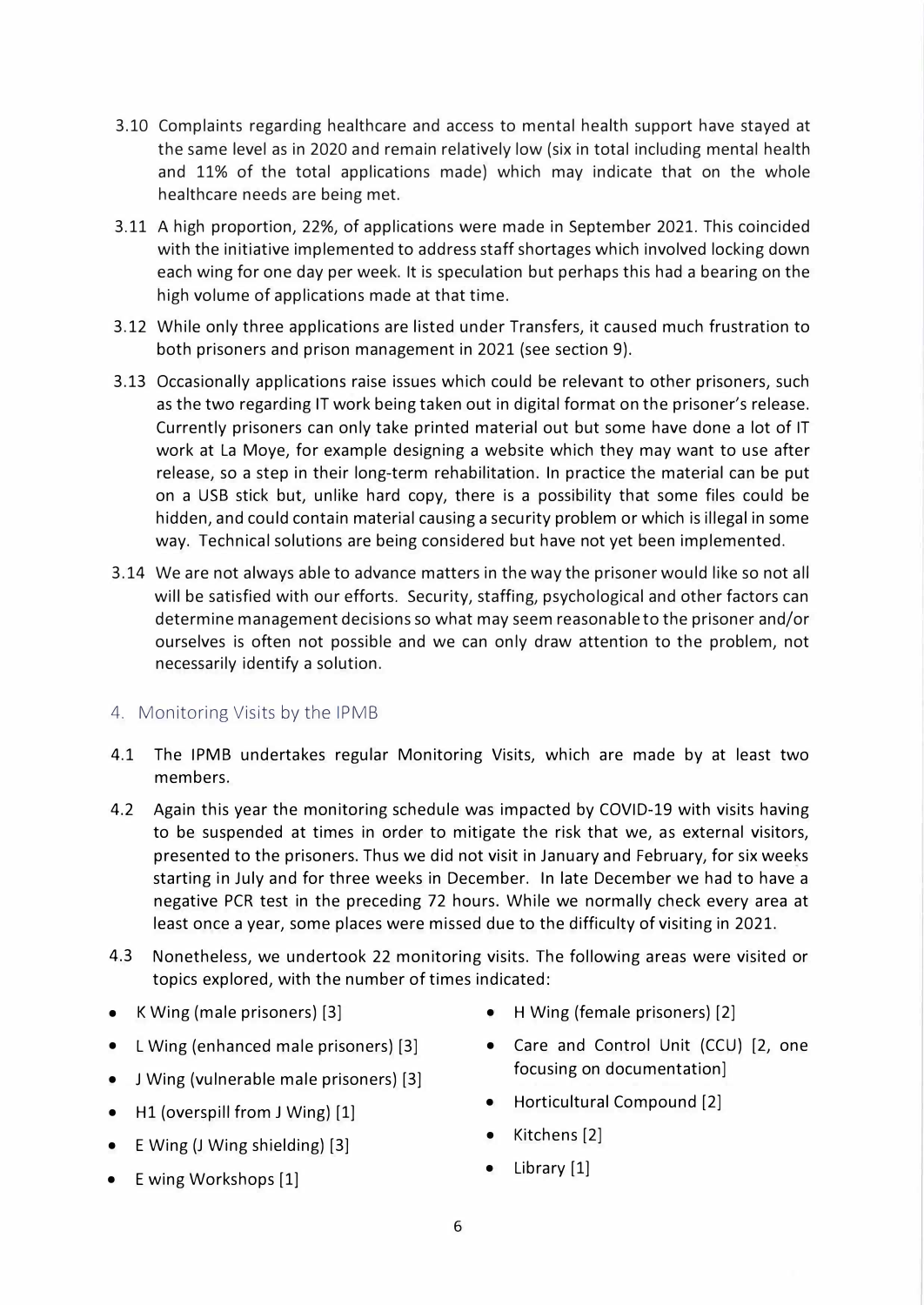- Inspecting Wing comment books on food [1]
- Medical Centre [1]
- Workshop (woodwork) [1]
- Control Room [1]
- $Gym [1]$
- Art Room [1]
- Visitor Centre [1]
- Canteen system [1]
- Market Place (outside agencies visit to prepare prisoners for release) [1]
- Prisoner information systems, IX, TV, phone [1]
- 4.4 Additional visits were made to familiarize our four new members with the prison and we stepped up our programme partly to give them experience but also to make up for visits lost due to COVID-19 in January and February.
- 4.5 We have a rota, which proposes areas of focus and allocates two members to a particular week; they decide when to go and notify the prison management in advance so that an escort can be organized. The locations we wish to see are not disclosed until we arrive and there are often reasons why another plan needs to be made, for example if the timing of the visit does not fit with the prison regime, or to accommodate dealing with prisoner applications. On arrival we enquire as to whether the CCU is in use and, if so, we offer to speak to the prisoner(s) there; issues are discussed with the staff.
- 4.6 Our monitoring visits give us the opportunity to see the premises, assess their condition and interact with prisoners, this last being perhaps the most important thing we do. An informal talk to someone from the outside can give a prisoner a sense of social normality and of course contributes to our understanding of life at La Moye.
- 4.7 During and after a visit we discuss with our escort or other staff any issues that we have noted and sometimes contact the Governor or Deputy Governor by Egress for explanations or clarifications.
- 4.8 The members who made the visit write up a short report recording the area that we have seen, prisoners spoken to and any issues arising as well as noting actions that need to be followed up. This report, as all our documents, is written and saved on the secure Egress system in a section where only our board members have access.
- 4.9 This year has seen a healthy variance in the monitoring visits as we have been able to cover most areas ofthe prison and see some normality again, albeit short lived at times. Through the visits we have seen many changes such as revamping of J Wing cells to an improved state which consists of more privacy in the toilets, longer and sturdier beds and better safes. This has mainly had a positive impact, although some design problems have been identified, such as the ladder to a top bunk bed being less easy to use.
- 4.10 Apart from COVID-19 there has been one topic that has come up frequently and that is the staff shortages issue. There have been numerous conversations, some of bitterness and exhaustion, some of hope and optimism. There has been a monumental effort to recruit and the Governor has reassured us that there are new people in the pipe-line, it just takes time. She has also stated that yes, they are short, but it is not as dire as staff make out and the new ways of working will show this.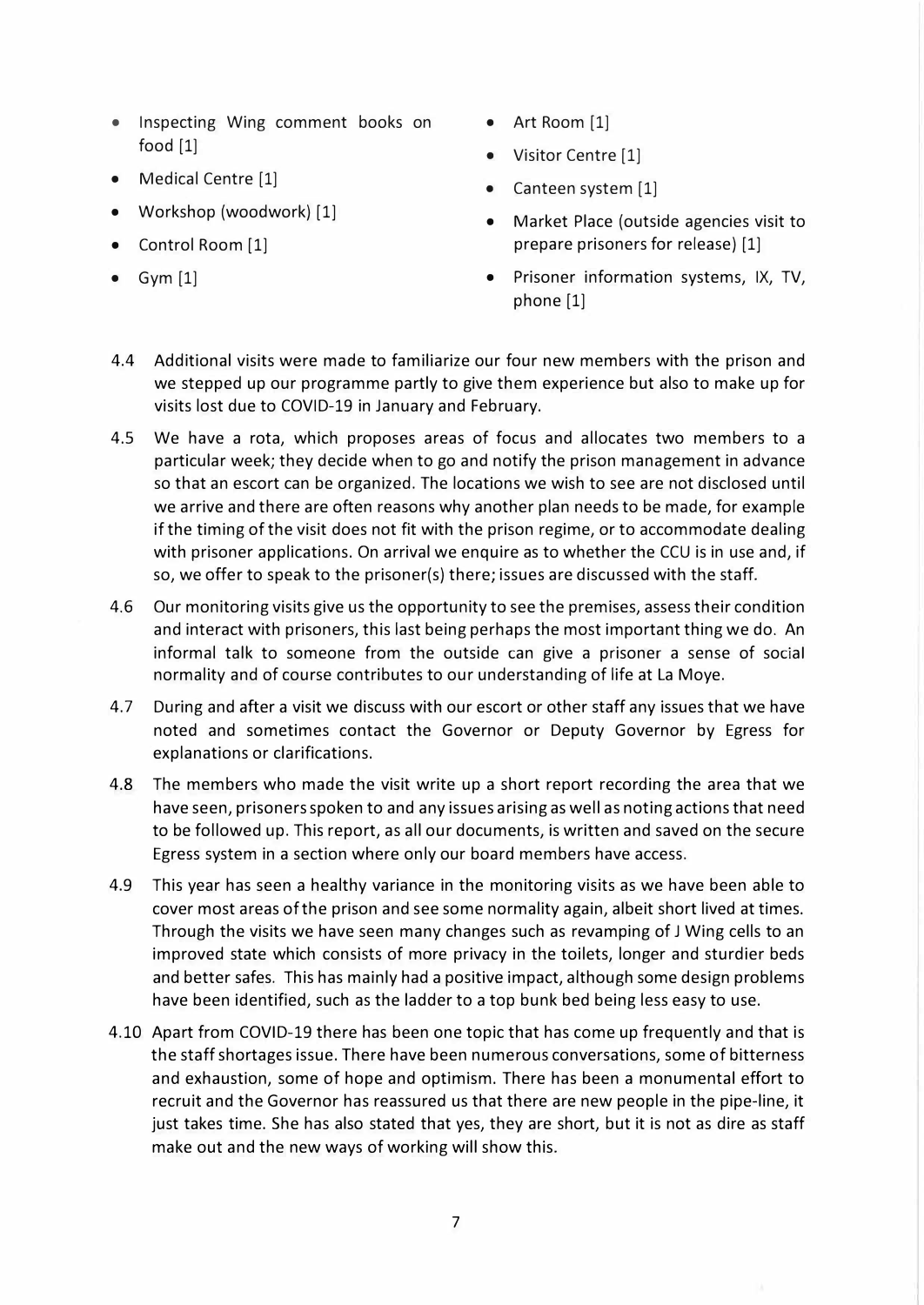- 4.11 One prisoner told us about his work on re-offending which he and others later presented to ministers and others, at an event which two members of the IPMB attended (see section 5).
- 4.12 We also learned from prisoners about the new nominations of listeners; these are people on every wing who have received some level of mental health support training and they provide peer to peer support.
- 5. Education, training, employment
- 5.1 The effects of COVID-19 continued to impact education, employment and purposeful activities at La Moye in 2021. This, together with vocational staff vacancies during the year, led to a reduced timetable/scaled back regime in terms of employment and activities. It included a reduction in subjects taught, shorter library sessions and reduced numbers in all activities for social distancing purposes. That said, there was educational provision in areas such as Functional Skills, Open Learning, English as a Second Language and Humanities. Other activities included art lessons, a peer reading initiative, library services, gym activities, woodwork and horticulture. The IPMB was pleased that an art teacher started in September 2021, following an absence since December 2020, as the art classes are very popular with prisoners. It is hoped that a qualified carpenter is secured soon for the workshop to allow prisoners to develop and enjoy woodwork skills.
- 5.2 Employment opportunities were also impacted by COVID-19 and staff shortages. This was particularly acute on K wing where there are not enough jobs for the number of prisoners. The IPMB observed various activities on monitoring visits such as prisoners working in the vegetable compound, carrying out cleaning and servery duties, in art classes, gardening and making Christmas decorations. Certain prisoners act as 'Listeners' to help prisoners who need to support or to talk. Prisoners have given positive feedback on this facility.
- 5.3 Of special note was the efforts of many prisoners in preparing for the Reducing Reoffending event held at the prison in October 2021. This included preparing and serving lunch (using many ingredients produced at the prison) for guests, preparing flower arrangements for the event tables, decorating the Gym with artwork, woodwork and flowers and participating in the event itself through a prisoner presentation and table discussions. It was pleasing for the IPMB to see prisoners having the opportunity to be actively involved in such an important event for the prison and for the Island. With COVID-19 restrictions lifting and the renewed focus on strategies to reduce reoffending, the IPMB hope to see increased and wider opportunities for education, employment and purposeful activity being available for prisoners in 2022.
- 5.4 In October two IPMB members attended the Reducing Re-offending event at La Moye which was a joint initiative by the Prison Service and Probation Service. The event was structured around the 'Seven Pathways' which is a recognised approach to improving re-offending rates by prisoners. The event included a presentation from prisoners who, as part of a study group, had investigated the effects of differing prison regimes on reoffending rates. Also attending were other stakeholders including many from the 3rd sector, educators, politicians and the Probation Service. The Seven Pathways cover the following: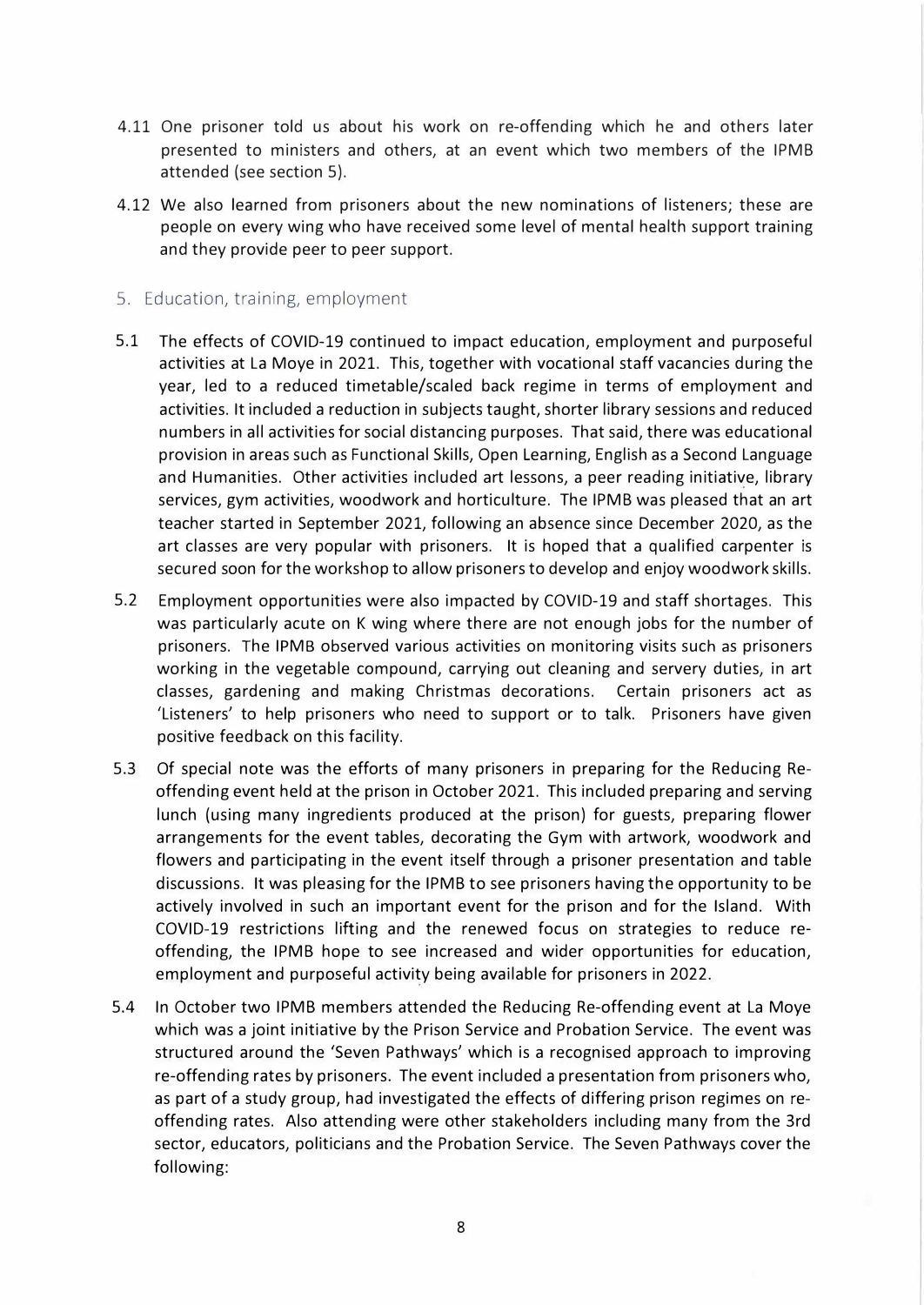- 1) Accommodation
- 2) Education, training and employment
- 3) Health
- 4) Drugs and alcohol
- 5) Finance, benefits and debt
- 6) Children and families
- 7) Attitudes, thinking and behaviour
- 5.5 The system that seems to produce the best outcome is the Norwegian Model, which is based on mirroring ordinary life as much as possible, emphasises normalisation and rehabilitation over punishment and endeavours to equip every prisoner with the tools needed to re-enter the community as a fully contributing member.
- 5.6 The general consensus at the event was that this approach could be best for both prisoners and Jersey. The prison management and the Probation Service are committed to achieving outcomes from this type of approach. The IPMB commend the Prison Service and the Probation Service for organising a collaborative, positive event and for their commitment to working together to create improved opportunities for prisoners that result in a reduction in re-offending rates. We will follow developments with interest.

#### 6. Safety, Security and CCU

#### 6.1 Incidents

- 6.1.1 La Moye has a mixed population with an operational capacity of 200. During 2021 the population averaged 147.5 with a range of 143 to 153 prisoners, similar to the previous year. Numbers in each prisoner category (male, female, vulnerable and young offenders) have not changed significantly since 2020. During 2021 the Acting-Governor, and then from April the Governor, provided the IPMB with monthly reports including various statistics such as incidents of self-harm, assaults on prisoners and/or officers, drug testing results and the use of the Care and Control Unit (CCU).
- 6.1.2 The total number of prisoner-on-prisoner assaults was ten, plus six fights; all were minor. In 2021, La Moye reported zero major incidents and there were no serious assaults. The level of serious incidents is extremely favourable when compared to the UK prison system. There were 33 prisoners on a total of 50 Risk and Concern Assessments over the year compared to a total of 48 in 2020.
- 6.1.3 In 2021 just 2.5% of drug tests returned a positive result compared to 3% in 2020.
- 6.1.4 There were 34 incidents of self-harm (24 in 2020) of which 21 were classified as serious (9 in 2020). Just one prisoner accounts for 16 of the serious self-harm incidents in 2021. There were no deaths, no attempted escapes, no riots and no significant infiltration of illicit substances. La Moye is a safe, secure and stable environment when compared to prisons in England and Wales.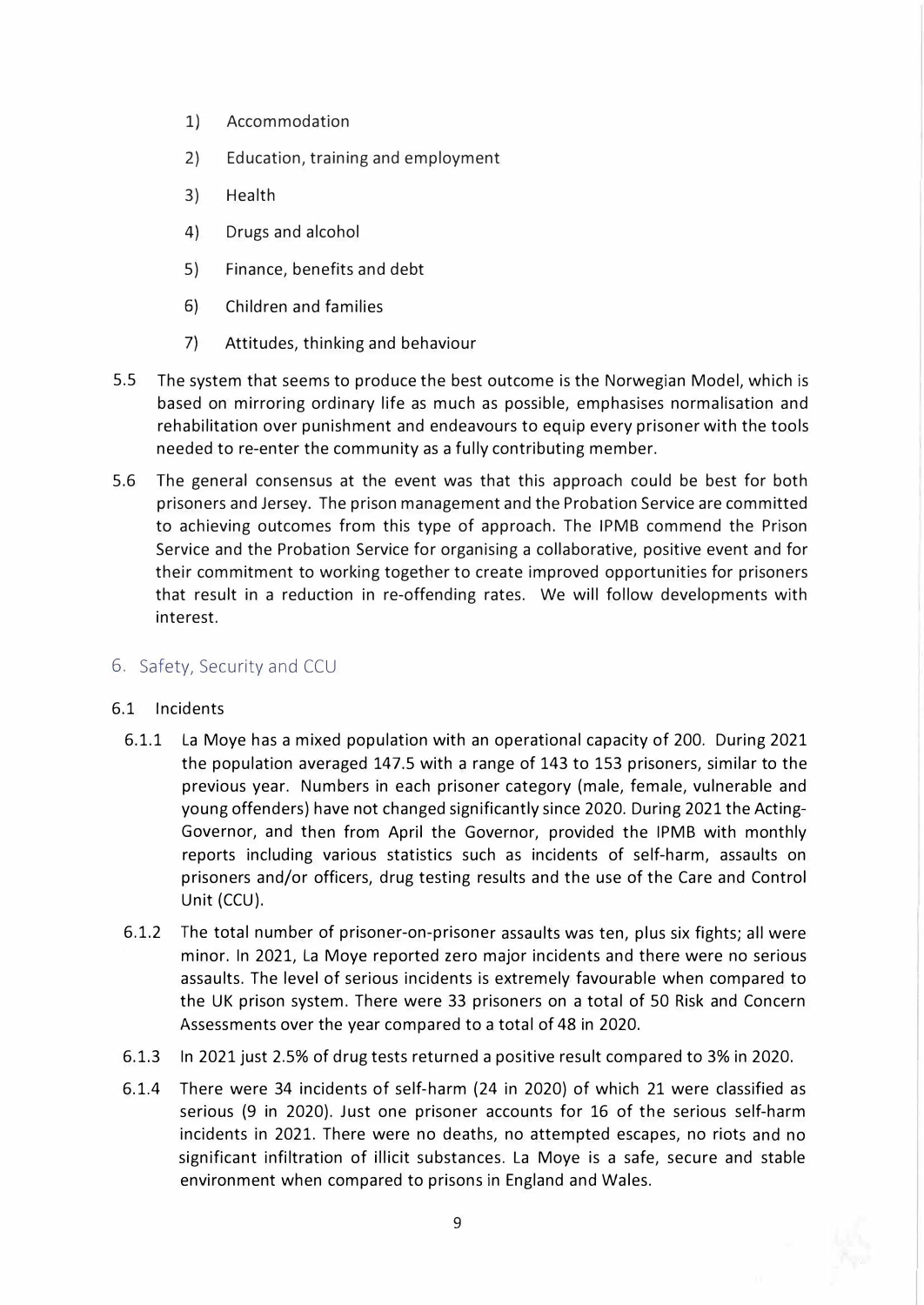- 6.1.5 In terms of prisoner safety and security, the IPMB's observations were that La Moye was generally calm and orderly. Prisoners engaged respectfully with officers, fellow prisoners and IPMB members, often initiating conversations with us during monitoring visits when they were mostly positive about La Moye.
- 6.2 Care and Control Unit
	- 6.2.1 The purpose of the Care and Control Unit is to positively address the adverse behaviour of those prisoners who continually fail to adhere to the prison rules or by their actions necessitate being removed from the residential wings for a period of time. The CCU operates a restricted and carefully managed regime to address prisoners' adverse behaviours and prevent them from being a threat or risk to themselves or others.
	- 6.2.2 Given their potential increased vulnerability, the IPMB takes a keen interest in prisoners in CCU and, where appropriate, visits such prisoners, talks to relevant staff, record conversations, and review documentation.
	- 6.2.3 In 2021 CCU was used for 23 different prisoners. They were there for a total period of 433 days, hence the average time spent in CCU was 18.8 days per prisoner, compared to 5.7 days in 2020. Usage was dominated by three prisoners who spent 111 days, 91 days and 52 days respectively in CCU. Two had mental health problems and each spent a long period in CCU while arrangements were made for them to go to suitable institutions in the UK. Aside from these three, the average time spent in CCU was 8.9 days - more closely comparable to 2020, but still an increase.
	- 6.2.4 In general prisoners held in CCU were satisfied with the living conditions, generally they understood why they were there, and were comfortable with the treatment they were receiving from prison officers. However, the three cases mentioned above were especially difficult, and in respect of one, we escalated our concerns to the Minister. The response acknowledged the need to make significant improvements in the management of prisoners with serious mental health issues, while noting that Jersey will likely always have some off-island dependencies for specialist care.
- 7. Mental Health
- 7.1. The IPMB considers not just conditions that affect prisoners physically in La Moye, but also the overall environment and the extent to which it may give rise to, or aggravate already existing, mental health conditions.
- 7 .2. A thematic review of the impact on UK prisoners in a pandemic, undertaken by the HM Inspectorate of Prisons<sup>1</sup> found restrictions owing to the ongoing COVID-19 pandemic led to a decline in prisoners emotional, psychological and physical well-being. They found that a lack of opportunity, be it educational or otherwise, and support in addressing offending behaviour could potentially lead to further offending. The report went so far as to explain that prisoners were leaving the prison system with undiagnosed mental health conditions developed in part due to heavy restrictions as a result of COVID-19.

<sup>&</sup>lt;sup>1</sup> https://www.gov.uk/government/publications/covid-19-mental-health-and-wellbeing-surveillance-repo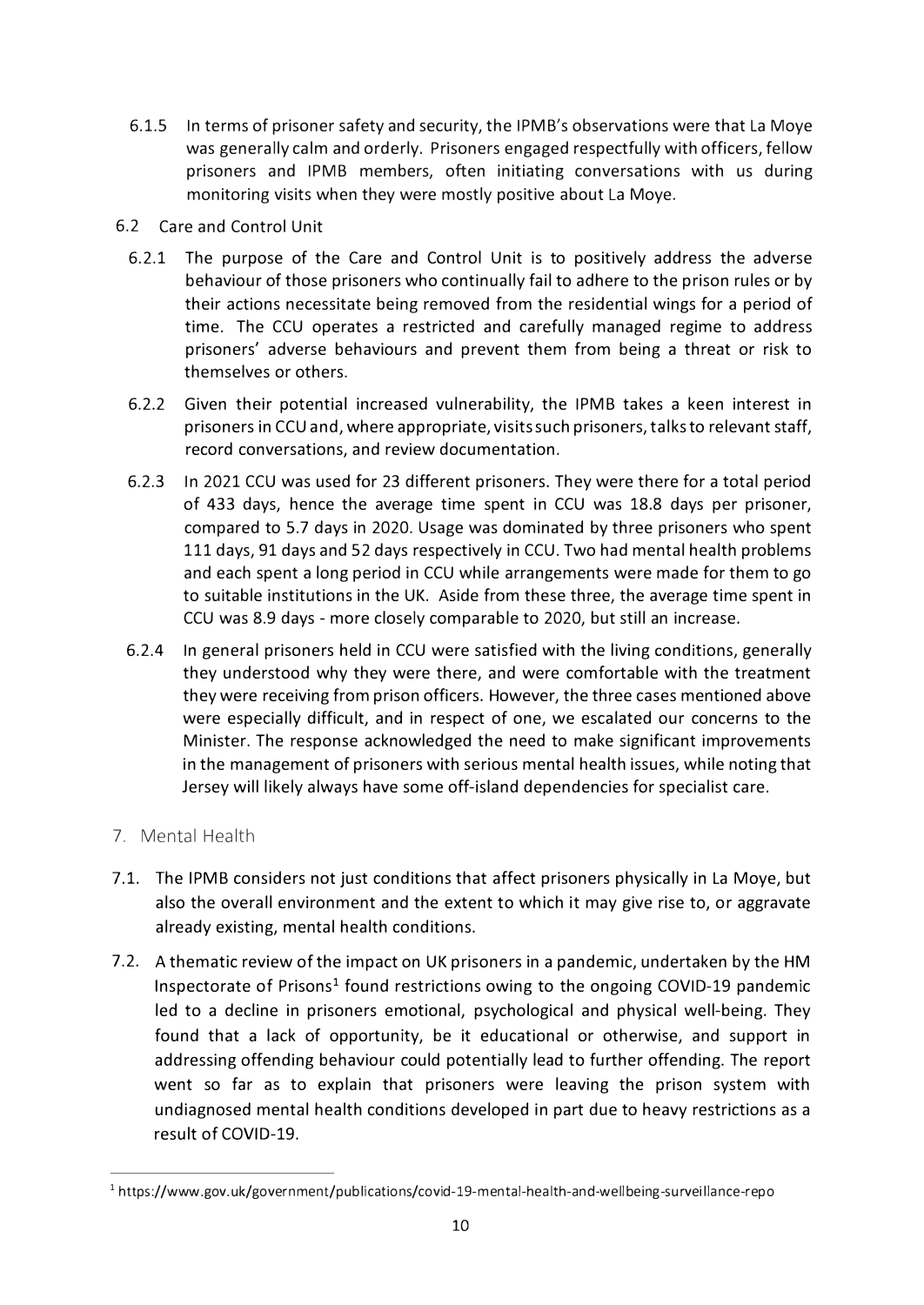- 7.3. Whilst Jersey has not endured restrictions as severe as the UK, the pandemic has caused fewer visits, increased time in cells, reduced educational opportunities such as carpentry and in-prison employment, for much of 2020 and repeated sporadically throughout 2021; this was not conducive to mental and physical well-being.
- 7.4. There are a handful of prisoners with serious mental health issues that require careful management. There was one case requiring movement of a prisoner to an institution in England; after the person was moved, the IPMB suggested an internal review. This identified things done well, and areas for improvement.
- 7.5. The IPMB would welcome action on the recommendations as found in the report and will continue to monitor areas such as mental health training for staff given its direct impact on prisoner welfare. The IPMB notes the introduction of the 7 Pathways to reduce re-offending (see section 5) and in particular Pathway 3 "Health" can be seen in part as a commitment to address prisoner welfare from a physical and mental health perspective.
- 7.6. The IPMB further notes the introduction at La Moye of the Samaritans' Listener Scheme. The scheme provides intensive prison specific Samaritans' training to prisoners in order to provide emotional support to their peers aiming to reduce instances of self-harm and attempted suicide. Whilst the IPMB welcomes such an introduction, it is wary that a voluntary peer-to-peer support system alone does not provide sufficient coverage to deal with new and ongoing mental health conditions.

#### 8. Staffing and budgetary resources

#### 8.1. New Operating Model

- 8.1.1. La Moye's New Operating Model (NOM) is a restructuring and reorganisation exercise whoseaim is to develop staff and deploy them efficiently in order to achieve the best possible outcomes in terms of prison culture and work on rehabilitation.
- 8.1.2. The IPMB makes no comment on this exercise in itself but notes that its introduction has created or exacerbated staffing pressures. While the long-term outcome maybe be beneficial, the management of this exercise has caused difficulties in the past year, including:
	- Uncertainty about the future structure and personal situations has had a negative effect on staff morale.
	- Whether for this or other reasons, several senior officers resigned during 2021.
	- Temporary promotions and secondments were used to cover management functions, but these take time to put in place and contribute to uncertainty.
	- The new Prison Governor has been heavily involved in the process since she arrived in April and has needed to give this project a large amount of time.
	- Implementing the NOM has slowed the recruitment process of new officers as much work was needed to ensure that new roles, job descriptions and conditions of employment fitted into the new hierarchy.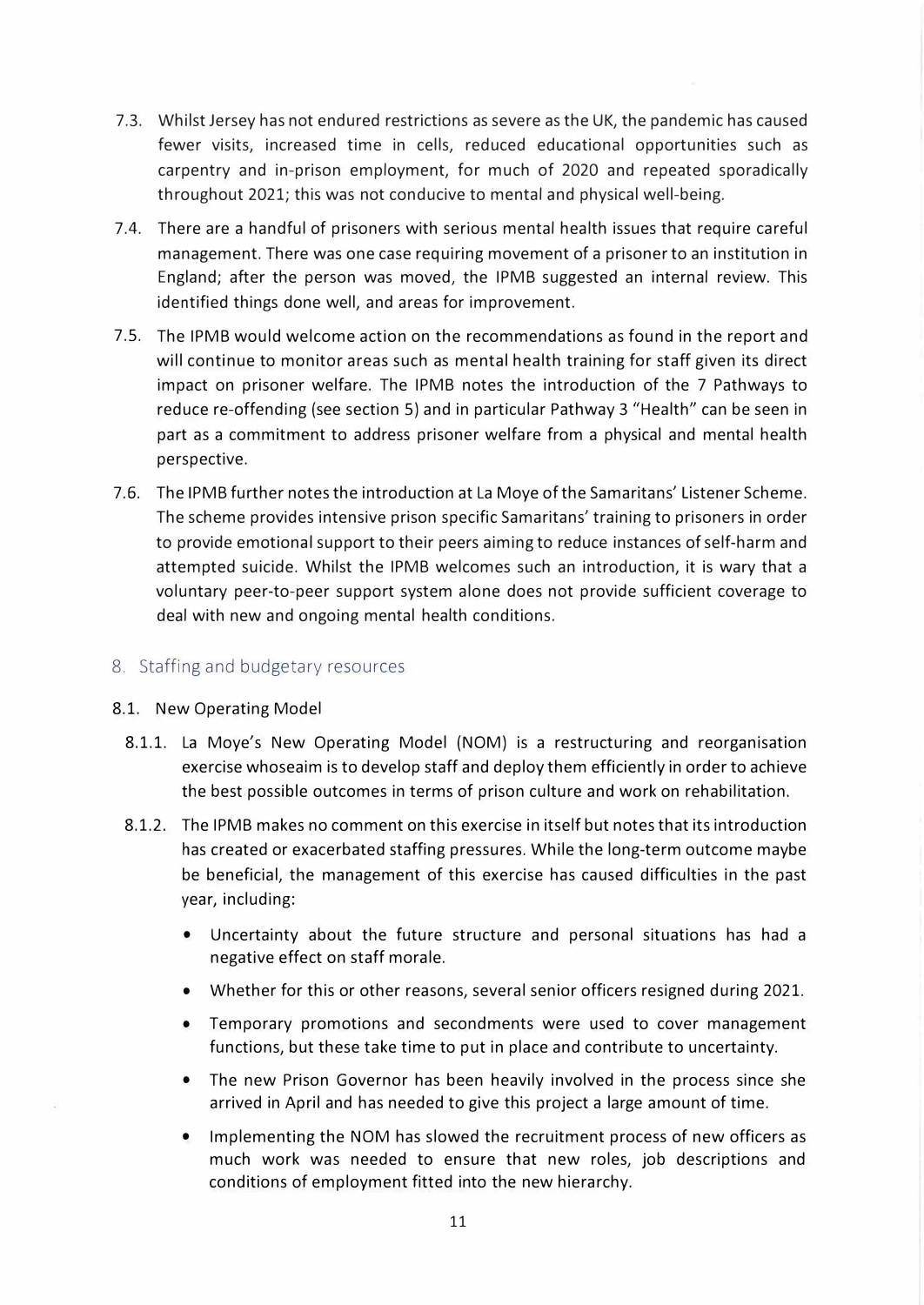- The unions active at La Moye needed to be involved because of changes to employment conditions.
- The situation led, at least partially, to the need for officers to work additional overtime. This was welcomed early in the year but became a strain when it started to affect officers' work/life balance and they became tired.
- 8.1.3. We were concerned at times that the staff shortages and the delay in advertising new positions together with the emergency quick fix of additional officer overtime may have had a detrimental effect on staff morale. This is important to us as it could affect prisoner welfare.
- 8.1.4. We were also concerned about the shortage of non-uniformed staff; there seems to be a chronic shortage of vocational trainers, who seem to be difficult to recruit and there was no art teacher for the first eight months of 2021. The medical centre is also short-staffed.
- 8.1.5. The management of COVID-19 during the year also put unusual pressures on staff, with restrictive regimes requiring more supervision over fewer people in any one place, while at the same time staff were often unable to work as they had to selfisolate.
- 8.2. Budget
	- 8.2.1. Prison Management was targeted with reducing its budget by £440k during 2021 and £315k during 2022 on an overall budget of circa £10m. This total of £755k was deemed unreasonable and has been reduced to £590k over the two years. Most of these savings are expected to be the result of staff wage savings as the NOM is implemented. We have an effective, unique prison in Jersey, attuned to the Island's needs. La Moye is not able to call upon other prison establishments to assist it in the way the mainland prisons might and has therefore developed Jersey specific solutions to problems which may not always be the cheapest. The management at La Moye plans to increase its effectiveness, especially in regards to reducing reoffending, which itself is a method of cost reduction to the Island as a whole. Unrealistic budget reductions would impact the ability to deliver a suitable prison regime.
- 8.3. Practical impacts of staff shortages
	- 8.3.1. The shortages of staff, driven by COVID-19, resignations and the slowing down of recruitment so that the NOM can be implemented, have adversely affected prisoners.
	- 8.3.2. Several education and training programs have been impacted and the number or length of work sessions have been shortened. On the wings where staff numbers fall below the number viewed safe for normal operations 'lock downs' have been implemented, with prisoners spending more time in their cells.
	- 8.3.3. The shape of any prison regime, and the management of the prison is beyond the scope of the IPMB and is one decided upon by management, Government and ultimately the electorate, but the IPMB has a role in ensuring the welfare of prisoners under whatever regime is adopted.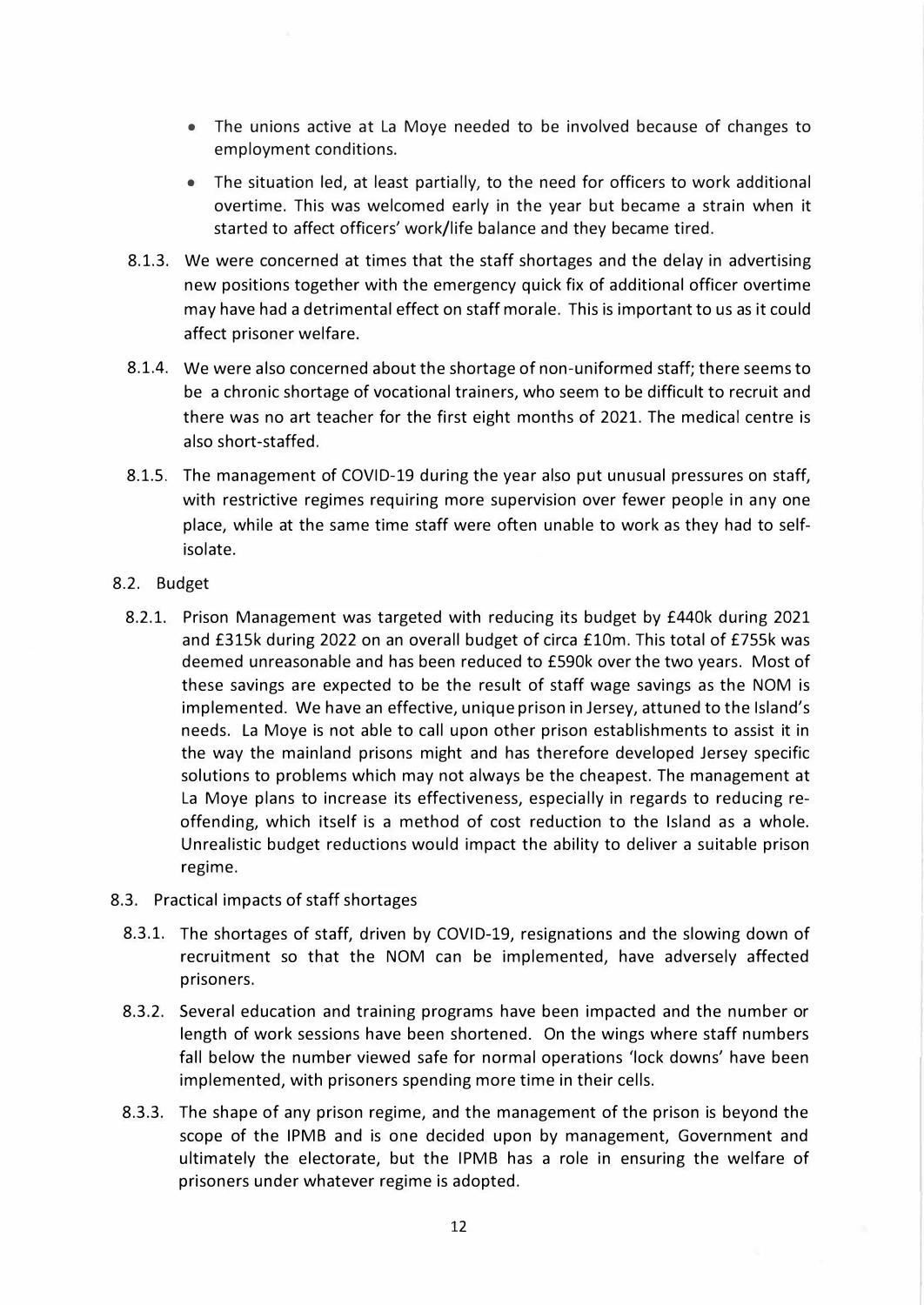- 8.3.4. We will therefore keep a watching brief on the impacts of staff levels on prisoners in order to ensure that their welfare is maintained and that opportunities for education and training especially are not lost in the long term. These elements have a significant role in preparing prisoners for their return to society as contributing individuals.
- 9. Transfers
- 9.1. "Transfers" is an umbrella term used for movements of prisoners from or to Jersey. Many people with a prison sentence would like to serve it near home; while this can be done it is not always straightforward as both the prison and the judicial systems in the receiving jurisdiction must agree and undertake to keep the person in prison to complete the sentence. Sometimes prisoners must be returned to Jersey, e.g for court appearances and in other cases prisoners must be deported or taken to the UK for medical reasons. Altogether 28 such prisoner movements took place in 2021. A basic practical problem is that prison (or police) officers have no legal authority to hold in their custody or restrain people in a jurisdiction other than their own so can only be responsible for a prisoner to the port or airport of destination.
- 9.2. From Jersey the most frequent destination is the United Kingdom and historically the simple method, once the paperwork was complete, was for La Moye officers to provide the escort on a flight to Southampton where UK personnel would take charge and deliver the person to HMP Winchester, the Jersey officers returning on next plane. HMP Winchester assessed the prisoner, later moving him (Winchester is a male prison) to a suitable prison elsewhere.
- 9.3. Due to the COVID-19 pandemic, the UK Ministry of Justice blocked all transfers (other than those on medical grounds) for a large part of 2020 and early 2021. While a backlog of applicants built up the Winchester arrangement was reviewed to obviate the double movement and a Manchester route was developed. By the end of 2021 six people had been transferred via Southampton, seven via Manchester and one to London. This planning was helped by the new Governor's knowledge of Her Majesty's Prison and Probation Service (HMPPS) and HMP Winchester in particular.
- 9.4. Given the security, COVID-19 and jurisdictional considerations, the logistics of transferring people, even to the United Kingdom, need attention to detail with multiple agencies involved, such as airports, customs, security contractors, and airlines, some of which allow two prisoners to be taken on a flight and some only one.
- 9.5. These problems are more complex when the prisoner is going to another country, especially the first time it is a destination. During 2021 the management at La Moye successfully organised four "repatriations" to Romania. A fifth Romanian was unable to go because his correct paperwork was only started after 31 December 2020 and therefore involved different, post-Brexit, problems.
- 9.6. Deportations (court orders after completion of sentence) are arranged by Customs and Immigration but the prison is inevitably involved. Six deportations were completed in 2021: two to Madeira, one each to Portugal, Spain, Tunisia, and Germany. One was of a disabled person, causing another layer of difficulty, and one was of a person who had sought repatriation but the destination country was unwilling to accept the pris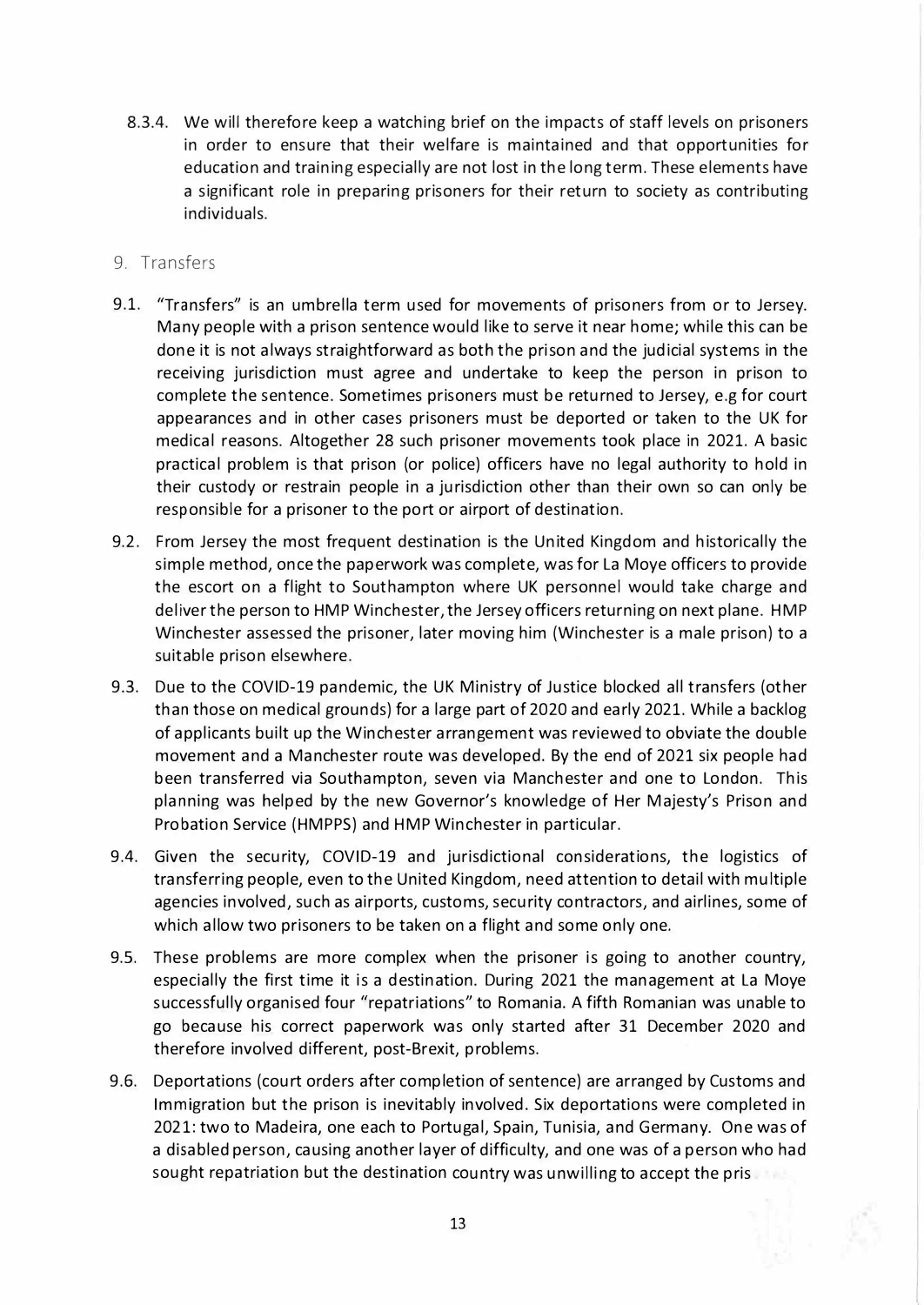- 9.7. Three people were moved to institutions in the UK for mental health treatment and this causes another range of difficulties, including the identification of an appropriate facility and a temporary stay in Orchard House if sedation is called for ahead of the journey.
- 9.8. Two other people were collected from England, via Heathrow and Southampton, one to attend a court case and one after completion of mental health assessment.
- 9.9. Only three applications to the IPMB are listed as "transfers" (see section 3) but they cause us a great deal of concern, as the delays caused by the problems outlined here are very frustrating for prisoners who do not understand the bureaucratic tangle through which the prison staff and other agencies have to find their way. It is an intransigent situation with the IPMB concerned about the welfare of, sometimes angry and distressed, prisoners while the prison management is doing its level best to handle external factors and internal ones such as allocating staff for escorts and, in the COVID-19 era, losing them to self-isolation when they return.

#### 10. Additional Activities

- 10.1. As in previous years, when recruiting new members we held "drop-in" sessions so that people who are interested in the role can have an informal chat before deciding to apply, with IPMB members attending in shifts to talk to potential candidates. We held these at the Library, and thank their management for allowing this. We did this in March/April, before proceeding to the application and interview stages.
- 10.2. In our 2020 report we described the primary ground for prisoners' applications as "IEP" which stands for Incentive Enhanced Privileges. A prisoner's alleged misbehaviour leads to an adjudication process whereby his or her privileges can be reduced for a specified time. While TV and other extras can be annoying, the major reason for complaint is the loss of work, which also means less time out of cell and less money. We realised that we needed better understanding of these systems in order to handle such applications and to this end Senior Officer Peter Gould gave us a talk in March explaining the terms and steps taken in the process. We are very grateful to Pete for giving us his time and expertise in this way.
- 10.3. Once the new members had some experience of La Moye we asked S/O Peter Gould to give us another instructive session in the autumn, explaining the general management of the prison. Unfortunately, we could not find a suitable date as the year closed and hope to do this in 2022. Such talks from prison officers are always useful to experienced members as well as new.
- 10.4. Due to COVID-19 all activities were reduced and we were particularly sorry that no "Inside Out" exhibition was held in 2021. This was due to both COVID-19 and the absence of an art teacher for the first eight months of the year.
- 10.5. In our 2020 Report we referred (paragraph 5.6) to our Chair's aborted attempt to visit HMP Winchester. We are pleased to report that Vivien Vibert succeeded in 2021, visiting that prison in early July. It was interesting in many ways, such as seeing a classic Victorian 5-winged prison. Vivien took the opportunity to visit someone who had been in La Moye and was completing his sentence in Winchester.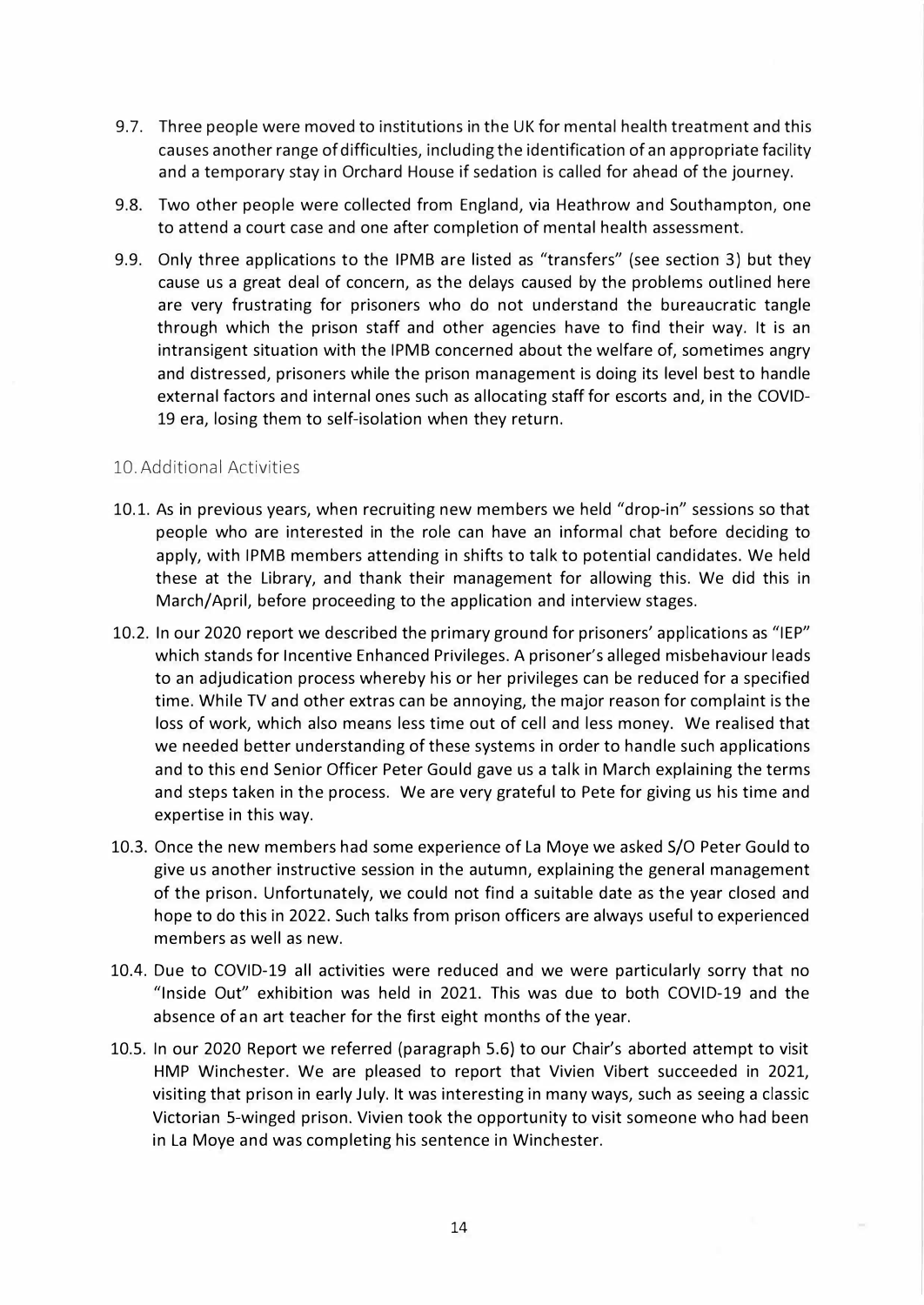- 11. Acknowledgements
- 11.1. We are grateful to all members of the IPMB for their multifarious contributions, their enthusiasm and sympathetic but realistic dealings with people sentenced to prison in La Moye. Members of the Board at the end of 2021 were, in order of original appointment:

Vivien Vibert, Chair Andrea John, Deputy Chair Graham Root Mandy du Val Amanda Berry Peter Bisson Pippa Procter

2021 intake Edgar Dingle Norma O'Sullivan Elliot Perry David Wilton

- 11.2. The 2021 recruits became active in June, as far as COVID-19 conditions allowed. We were glad of their arrival and appreciate their willingness to take on this role. It has continued to be our practice to ask all members to help with this Annual Report; most have written a section and all have agreed to the final version.
- 11.3. We, Vivien and Andrea, worked as a team for the year while preparing for a change of leadership. Norma O'Sullivan was one of the 2021 recruits but started taking extra responsibilities from an early stage and we were delighted that she agreed to become deputy chair, teaming with Andrea as chair, from 1 January 2021, with Vivien stepping down but remaining as a normal member. Thank you, Norma.
- 11.4. Graham Root continued to host events, when allowed, and was also a great help in advising us on the ever-changing COVID-19 regulations and how they affected La Moye, efforts which we sincerely appreciate.
- 11.5. Our administrative support was maintained and we are pleased to have Sarah Elvidge as a consistent and reliable administrator.
- 11.6. Last, but far from least, Nick Watkins, the Acting Governor until April, Susie Richardson, Governor since April and Acting Deputy Governor Artur Solidwa have all been helpful and supportive. We are working on different ways of interacting with the prison so as to smooth the flow of information and look forward to building on this as the NOM is implemented. We are grateful to all the staff, especially the uniformed officers who escort us and have also given us training.

16 March 2022

Andrea John Deputy Chair in 2021 Chair from 1 January 2022 Vivien Vibert Chair until 31 December 2021